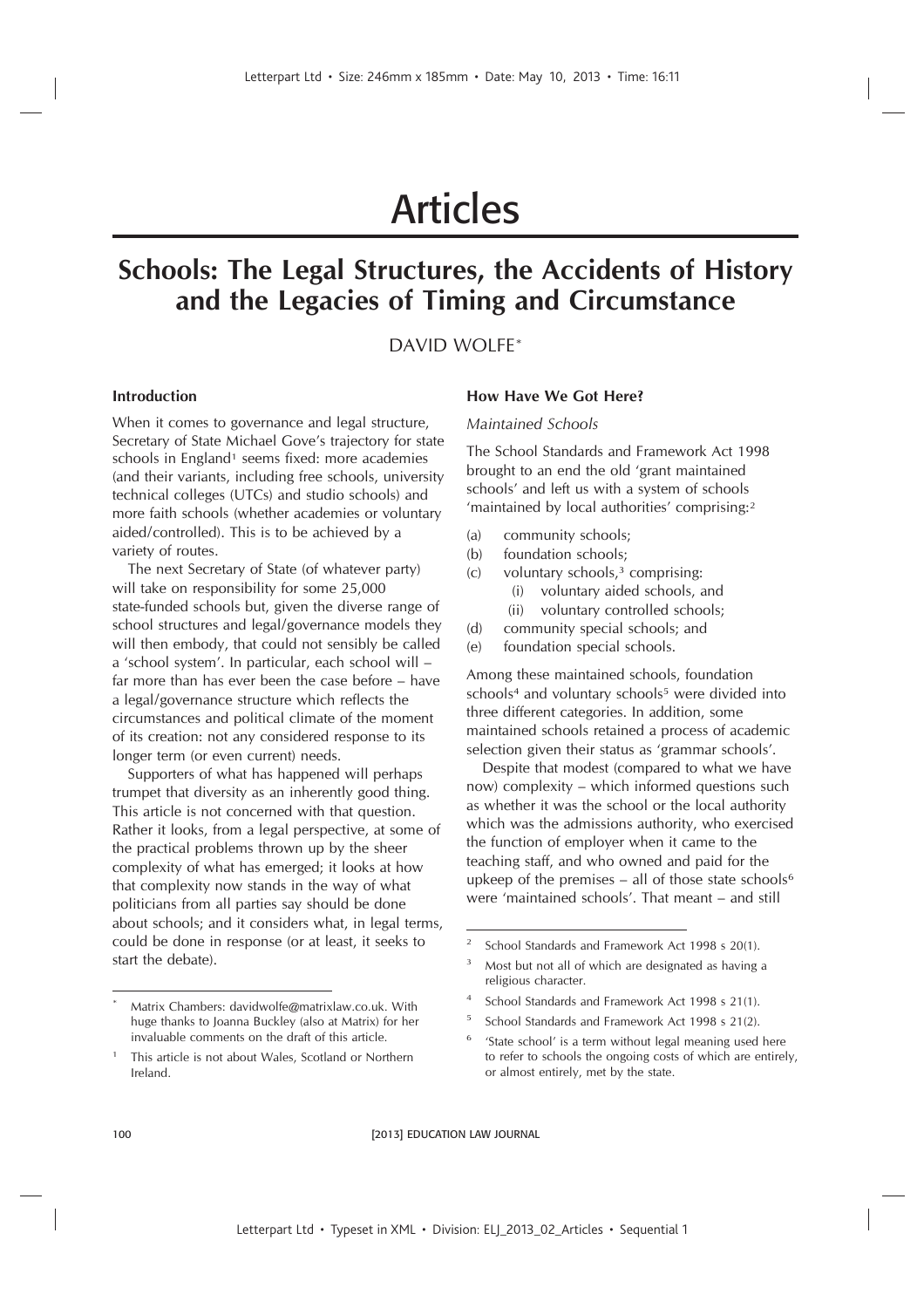means, for those schools – that governance, exclusions, teachers' pay, the curriculum, and so on, all operated (or came to operate) under a common framework set down by primary legislation and secondary legislation.

# *Academies and their Funding Agreements*

Into that mix, the Education Reform Act 1988 dripped the legally novel 'city technology college' (CTC), an independent school funded by the state pursuant to a contract with the Secretary of State. Fifteen CTCs were created. Most of them have now become 'academies'. The basic CTC legal model was adopted and adapted (through amendment of the Education Act 1996<sup>7</sup> by the Learning and Skills Act 2000) to provide the 'City Academy' later to become simply the 'academy', with new academies being created by the 'discontinuance' of an existing maintained school and the creation, phoenix-like, of an academy in its place.<sup>8</sup> From July 2010, (pursuant to the Academies Act 2010 (2010 Act)) new academies have been created either from cold or by 'conversion' of a maintained school.

The academy legal model has (at least superficially) an elegant simplicity. As outlined by the 2010 Act (ie for academies created since September 2010):

'The Secretary of State may enter into Academy arrangements with any person (the other party).'<sup>9</sup>

And:

'An Academy agreement is an agreement between the Secretary of State and the other party under which—

- (a) the other party gives the undertakings in subsection (5), and
- (b) the Secretary of State agrees to make payments to the other party in consideration of those undertakings.'

- 8 For a description of the process see *Elphinstone v Westminster* [2008] EWCA Civ 1069, [2009] ELR 24.
- Academies Act 2010 s 1(1).

The 'undertakings' (subsection (5)) comprise an undertaking to establish, maintain, carry on and provide for the carrying on of, an educational institution which meets the requirements for an 'academy school'<sup>10</sup>, a '16–19 academy'<sup>11</sup> or an 'alternative provision academy'.<sup>12</sup>

The requirements for the first of these.<sup>13</sup> 'an academy school', is simply that:

- '(a) it is an independent school,
- (b) it has a curriculum satisfying the requirements of section 78 of EA 2002 (balanced and broadly based curriculum),
- (c) it provides education for pupils of different abilities,
- (d) it provides education for pupils who are wholly or mainly drawn from the area in which it is situated, and
- (e) it is not an alternative provision Academy'<sup>14</sup>

During the passage of the Academies Bill through Parliament, a requirement for the academy arrangements (colloquially still generally called the 'funding agreement') to include the 'Special Educational Needs (SEN) obligations'<sup>15</sup> was added. However, that obligation only applied to academies newly created pursuant to the 2010 Act, and not the 267 which already existed by September 2010. The pre-existing academies (created by the Labour government between 2001 and 2010 using powers under Education Act 1996 s 482) had different contractual provisions dealing with SEN.

With the slight twist in to relation to SEN, the *underlying* legal structure, post 2010, is simple. The detail, therefore, was to be included within the

- <sup>10</sup> Academies Act 2010 s 1A.
- <sup>11</sup> Academies Act 2010 s 1B.
- <sup>12</sup> Academies Act 2010 s 1C.
- <sup>13</sup> Academies Act 2010 s 1A.
- <sup>14</sup> le focused on meeting the needs of children who would not otherwise, by reason of exclusion, illness or otherwise, receive suitable education.
- <sup>15</sup> Namely obligations requiring the proprietor of the academy to comply with the obligations imposed on maintained schools by Part 4 of the Education Act 1996 and regulations made under it: Academies Act 2010 s  $1(7)–(8)$ .

<sup>7</sup> See Education Act 1996 s 482.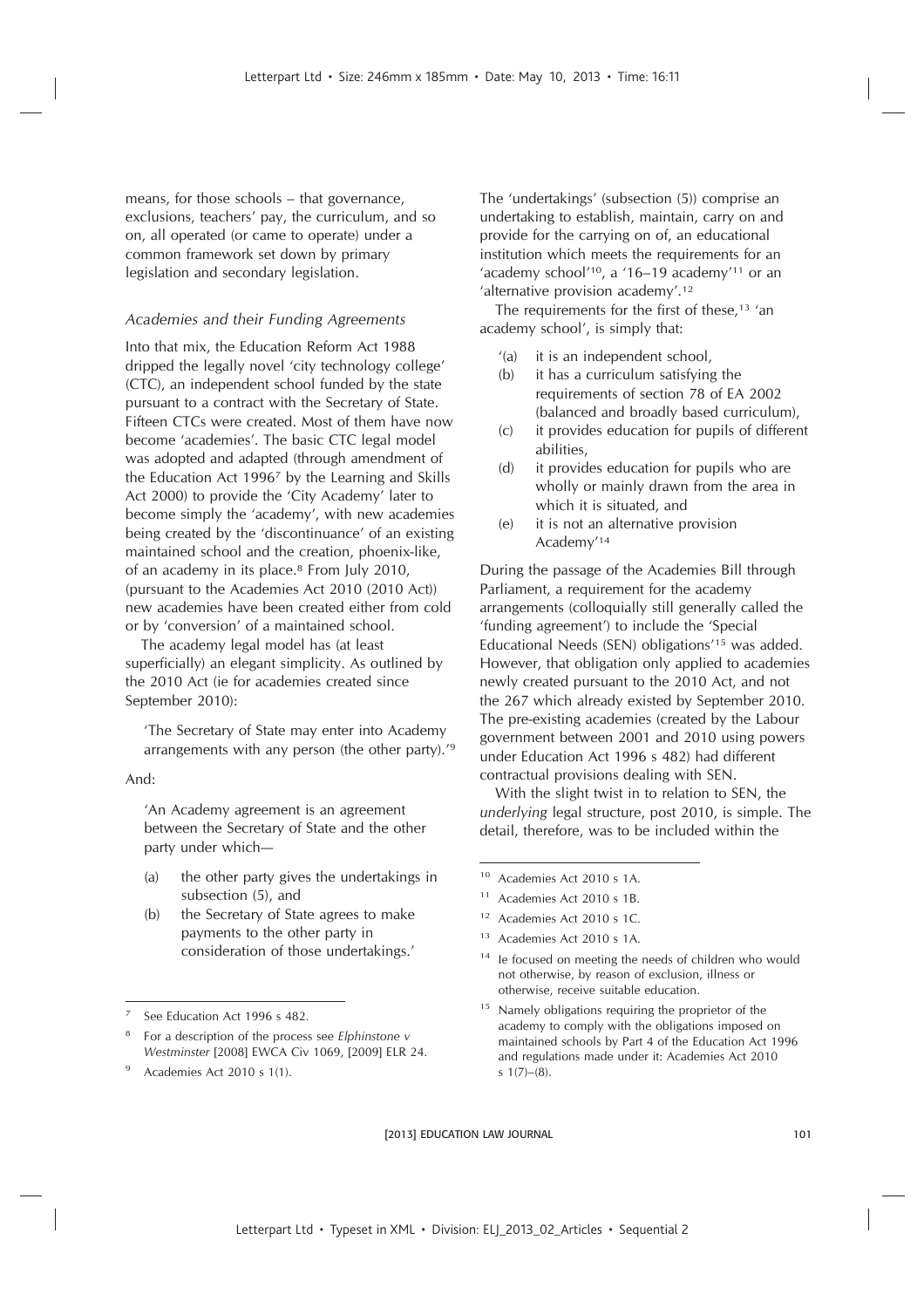funding agreements (as was the position before 2010) or their practical implementation (particularly within academy 'chains' as below).

The earliest funding agreements were based on the old CTC agreements, mostly about money and property, not much about pupils and education, let alone teaching. As time went on, the Department for Education<sup>16</sup> adopted a 'model agreement' the content of which changed over time. With the emergence (as below) of ever greater types of academy, multiple 'models' have emerged (others came and went and some have changed repeatedly over time).<sup>17</sup> These 'models' were only applied to the funding agreements under negotiation at a specific time. Different 'models' applied at different times.

Other than where there has been statutory intervention (as to which, more below), the funding agreements put in place through this process have remained essentially unchanged, unless by consent of the parties to the agreement itself.<sup>18</sup> All are rolling agreements with long notice periods for no-fault termination, and provisions for fault-based termination only where something really major has gone wrong. In other words, they could remain in place forever. This has left a legacy of funding agreements which vary from agreement to agreement, including in relation to such crucial matters as SEN, admissions, exclusions, the curriculum and governance.

In theory it would be possible for the Secretary of State to renegotiate them all to bring them into line with the current model. Indeed, in 2006, the Department for Education stated an intention to do just that<sup>19</sup> but, for whatever reason, that has not in practice happened.

This article does not set out to debate the merits of the various models – the point is simply that we have a vast range without the differences set out in the varied contracts being justified or explained by the Secretary of State or anyone else<sup>20</sup> other than as accidents of history.

#### *Academy Variants*

As well as giving academies their own act of Parliament, Mr Gove has also introduced various 'flavours' of academy including the 'free schools', the UTCs and the 'studio schools'. Each are, in legal structure, an academy (newly created); but with the brand label 'academy' now seemingly reserved for academies created from the conversion of a maintained school or schools.

# *'Any person'*

As noted above, the essence of an academy is a contract between the Secretary of State and 'any person'. But the Secretary of State's apparently universal practice over time has been to require the other party in fact to set up, or take the form of, a so-called 'academy trust' (being a charitable trust limited by guarantee) such that the funding agreement is a contract between that trust and the Secretary of State.

Behind the apparent simplicity of a commonly used legal vehicle is yet more complexity. In particular, the academy trust, though a single legal entity, may also actually comprise (through its 'members') multiple individuals or organisations. And single trusts (latterly described as 'academy chains', as below) have entered into multiple agreements for separate academies – or put in place a 'master agreement' with 'supplemental agreements' for each separate academy.

#### *Accidents of History*

Quite what has emerged for any particular academy (whether newly created or based on the conversion

<sup>&</sup>lt;sup>16</sup> In its various guises over time.

<sup>&</sup>lt;sup>17</sup> See thus, for example, model agreements for free schools, single academy trusts, multi academy trusts, stand-alone academies, converter academies, and so on.

 $18$  As far as I know, only a very few have been modified by agreement (as, for example, when Haberdasher's Aske's took over Monson Primary School, at which point various changes were made to other aspects of its funding agreement).

<sup>19</sup> In evidence to the court in *P v The Schools Adjudicator and Ors* [2006] EWHC 1934 (Admin) (unreported) 26 July 2006, aka 'Mary Mag'.

 $20$  I am not aware of the Secretary of State at any point publicly explaining the thinking behind any particular model, nor the thinking behind any change in the model: the new models are simply put on the website, with no explanation or discussion.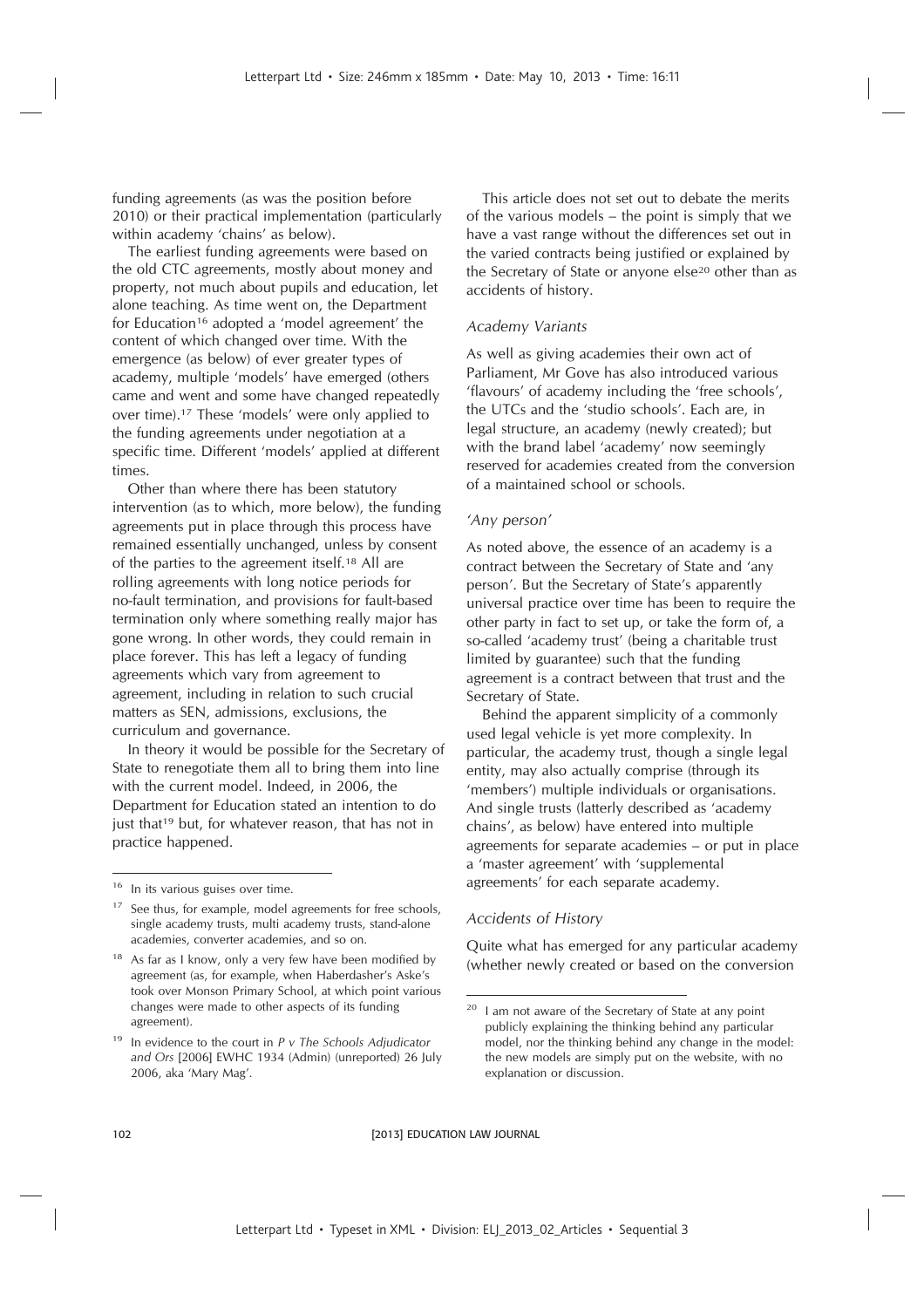of a maintained school) depends on the circumstances of its creation and the political climate which existed at the time. Let me give some examples.

The earliest academies, created by the then Labour Government, were stand-alone academies created – by discontinuance of a maintained school and creation of an academy – with external 'sponsors' (such as Lord Harris and Reg Vardy) sitting behind the Trust. They were intended to be entirely free from local authority involvement. The range of permitted sponsors grew towards the end of the last government's time in office,<sup>21</sup> to include universities<sup>22</sup> as sponsors and local authorities as 'co-sponsors'<sup>23</sup> (albeit with restrictions on the local authority having overall control).

From September 2010 (under Secretary of State Gove and the Academies Act 2010) 'free schools' have been created. Some of these schools – as the original vision seemed to describe – seem to have been brought forward by groups of 'parents'. Others are, or have at least ended up as, arm's length extensions of private school foundations, and the like. Again, each has its own model agreement.

Over time, there has also been the emergence of 'academy chains' (such as the United Learning Trust: ULT) which 'sponsor' multiple academies.<sup>24</sup> In some instances of academy chains the chain sponsor 'top slices' the budget of the schools they operate by 4–6% to operate a central function with a budget of perhaps £4m and a staff of 40 people,

taking on functions (presumably all within the contractual arrangements of the funding agreements) such as the appointment of head teachers, the setting of admissions policies and the specification of the curriculum. The chains therefore behave much like small local authorities – although actually with greater powers given the 'academy freedoms' (as to which see below) – but with no geographical focus (most are national or at least regional), no responsibility for education other than to the pupils on their roll, and with no democratic accountability. Ironically (given the cry for 'freedom'), some schools which have volunteered or been forced into 'chains' have found them more intrusive and controlling than the local authority was before.<sup>25</sup>

# *Why Academies?*

As for the motivation for turning maintained schools into academies: prior to September 2010 the legal process was that maintained schools were discontinued and the replacement academies opened as new schools because the predecessor schools were considered to have failed. The creation of an academy was seen as the solution to the problem. From September 2010, the motivation for the creation of academies (now called 'conversion'<sup>26</sup>) has been much more varied.

<sup>&</sup>lt;sup>21</sup> The changes of approach appear to have come from the changes of Secretary of State during the period.

<sup>22</sup> See thus *Chandler v Secretary of State for Children and Families* [2009] EWCA Civ 1011, [2010] ELR 192; *Chandler v Camden* [2009] EWHC 219 (Admin), [2009] BLGR 417.

<sup>&</sup>lt;sup>23</sup> See thus, for example, Manchester City Council's co-sponsorship, along with local industry of six secondary school academies in its area, announced in October 2007 and coming into effect over the period up to 2010.

<sup>24</sup> According to Andrew Adonis' *Education, Education, Education: Reforming England's Schools* (Biteback Publishing, 2012), at p 136, as of March 2012 there were in excess of 150 sponsors with over 50 sponsoring more than one academy and seven sponsoring more than 10 academies. Those numbers are likely to have grown materially since then.

<sup>&</sup>lt;sup>25</sup> The Department for Education uses the term 'sponsor' and talks of 'partnership', but the terms are highly misleading in implying a relationship between two separate legal entities (ie the 'school' and the 'sponsor'). In fact, the school has no separate legal identity. It is simply the educational activity which the sponsor provides at the named location pursuant to the particular funding agreement. Sponsors vary in how much local decision-making they allow for (ie by the staff – including Head Teacher – *they* employ on site and the local 'governing body' to which *they* choose to delegate some decision-making powers). The academy chain thus have even greater control over the academies they run than did local education authorities prior to the introduction of (for example) delegated budgets and so on into the maintained school sector over the last 30 years.

<sup>26</sup> Academies Act 2010 s 6.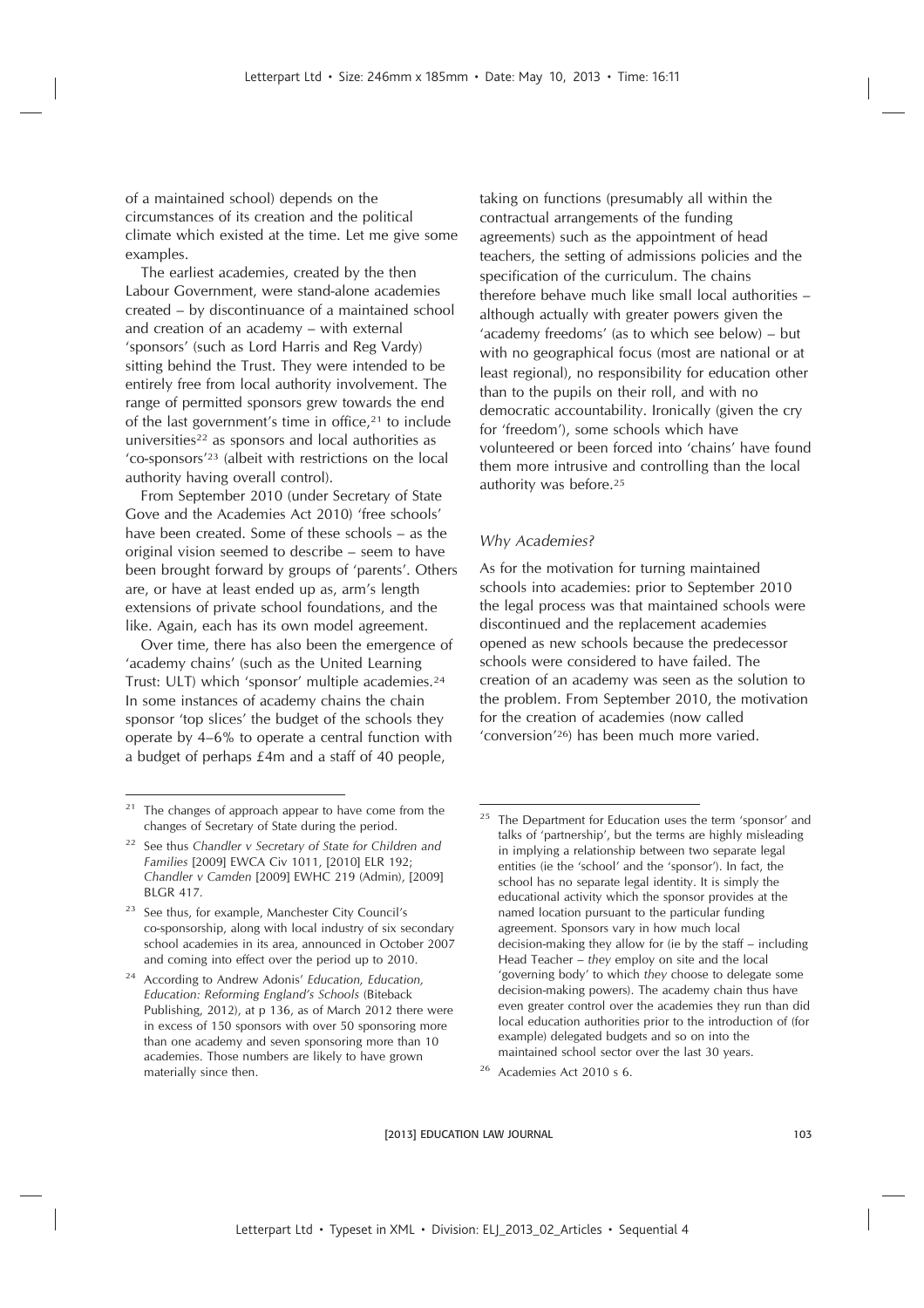Essentially there are now two strands of academies: the 'stand alone' academies and the 'sponsored'<sup>27</sup> academies.

# STAND-ALONE ACADEMY

The rush of 'stand-alone' academies came immediately following the introduction of the 2010 Act, when the Government encouraged applications (for 'academy orders') from secondary schools (and later also primary schools) that had been rated 'outstanding' (a threshold later reduced) by Ofsted. Motivations varied: for some it may have included the offer of 'freedoms' (as to which see below), for others it was receiving the slice of the funds previously spent by the local authority on maintained schools (as opposed to central functions) in the area, and thus (at least in the short term) more cash – albeit with more legal obligations as well. Now that the promise of extra funds has largely dried up, it is not clear how many schools will still go this way. The legacy remains that the 'academy trust' – and thus the counter party to the funding agreement – is essentially a reincarnation of the former governing body of the predecessor maintained school.

#### SPONSORED ACADEMY

With sponsored academies, the 'any person' with whom the Secretary of State contracts is some other entity, including one of the existing chains, or another academy, such as a local secondary school in the case of a sponsored primary academy. Conversion to being a sponsored academy will often have been forced onto the school community after the school has become 'eligible for intervention'.<sup>28</sup> If this occurs, the local authority or the Secretary of State can impose an Interim Executive Board (ie instead of the governing body) the members of which can – as they invariably

seem to do – then exercise the powers of the governing body in bringing forward academy conversion.<sup>29</sup>

In many instances, 'encouraged' by or on behalf of the Department for Education, maintained school governing bodies have decided to 'jump before they are pushed' in seeking academy conversion at the point the school becomes eligible for intervention.

Latterly, in a growing number of cases – and particularly now that Ofsted has decided to designate any school not achieving an 'outstanding' or 'good' rating as 'requiring improvement', thus lowering the bar for schools to be 'eligible for intervention' – schools are applying to become sponsored academies not because they want to but because they fear the outcome of an impending Ofsted report and hope that jumping early (ie before even the threat of being pushed has emerged) might lead to a better outcome.

Particularly in those latter cases (and the variants of them), the school community appears rarely to have any real influence over the 'choice' of sponsor and thus the legal/governance arrangements which are imposed.

We are thus currently seeing a wave of 'conversions' where schools have, or see themselves as having, little or no choice over becoming an academy,<sup>30</sup> and where they appear to have little or no real control over whether the sponsor is a chain (seemingly selected for the purpose by the Department for Education) or not, and if so which chain (something which – given their difference in style and approach – can have a profound effect on the governance and day-to-day

 $27$  The word 'sponsor' has been used in quite distinctly different ways through the history of academies.

Within the meaning of Education and Inspections Act 2006 Part 4: generally though 'requiring significant improvement': s 61; or being placed in 'special measures' by Ofsted: s 62.

<sup>29</sup> See *Moyse v Secretary of State for Education* [2012] EWHC 2758 (Admin), [2012] ELR 551 aka 'Downhills' for a description of one example of the legal process in operation.

<sup>&</sup>lt;sup>30</sup> It is not clear that any of the recent or current conversions are from schools which are genuinely enthusiastic about becoming an academy (other than where additional money is offered); most fear loss of autonomy and community involvement/governance (with the prospect of being taken over by a chain which is more controlling and less accountable than ever was the local authority before and with no focus or base in the local community).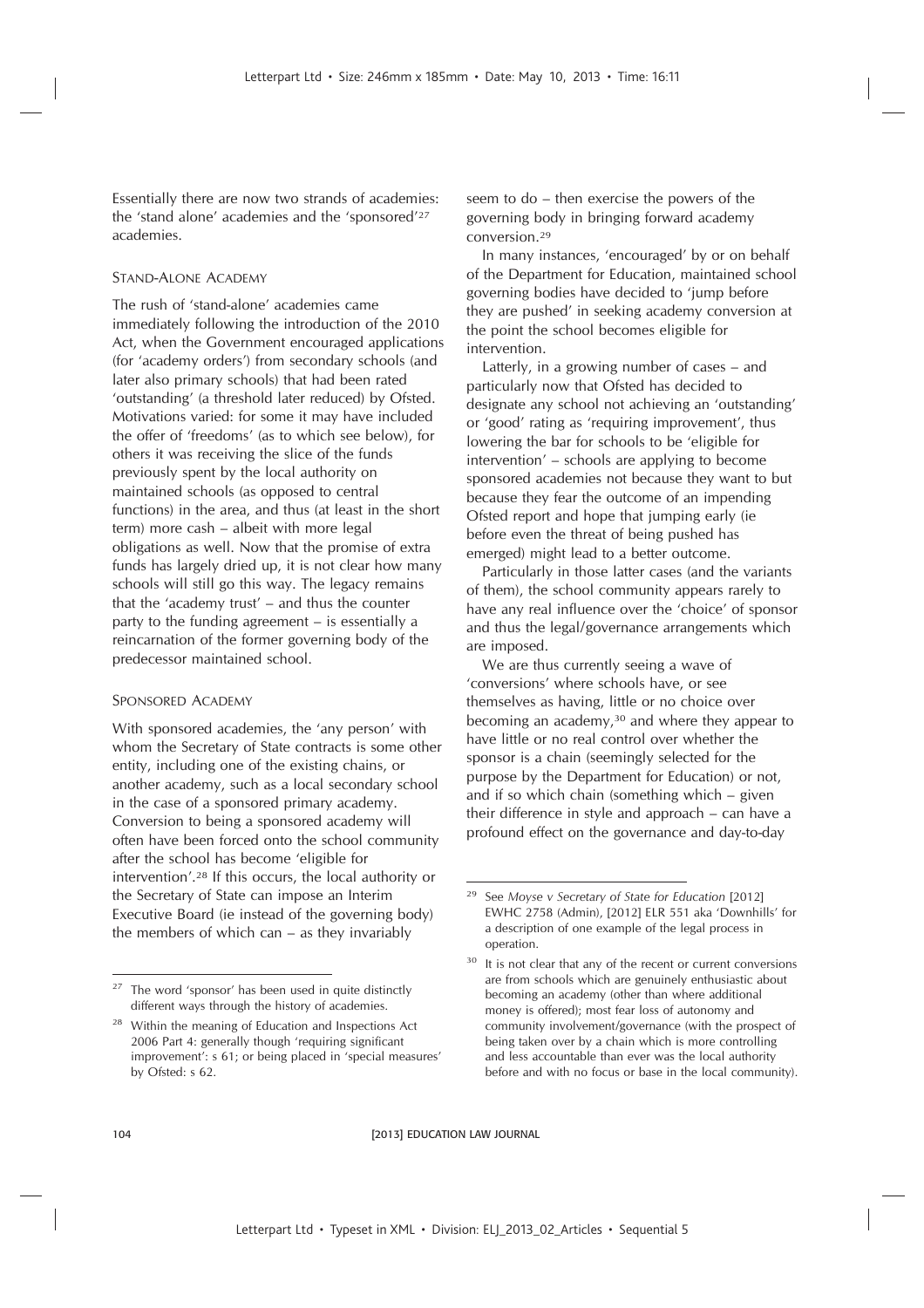operation of the school). And, as above<sup>31</sup>, once the 'conversion' has taken place, the former school no longer has a separate legal identity – it simply becomes one of the premises from which the chain provides education under contract with the Secretary of State.

# *What About the 'Presumption in Favour of Academies'?*

The last government introduced the notion of 'schools competitions'<sup>32</sup> requiring a local authority, which saw the need for a new school in its area, to invite proposals, including from would-be academy sponsors, to establish such a school. In limited circumstances, the local authority could, itself, propose a community school as one of the options (but if it did then an Adjudicator, not the local authority, would decide on the winner).<sup>33</sup> Even in those circumstances, it was still possible for an academy proposal to come forward if the process was not triggered by the local authority identifying the need for a school (including one supported and facilitated by the local authority) without a competition ever being held.<sup>34</sup>

The Coalition Government has taken that one step further by amending the Education and Inspections Act 2006 (through the Education Act 2011) to create, what many saw at the time, a presumption in favour of academies.

Section 6A of the 2006 Act, as amended, thus provides that:

'If a local authority in England think a new school needs to be established in their area, they must seek proposals for the establishment of an Academy.'

That seemed pretty clear. However, it did not stop Richmond Council approving proposals for two new voluntary aided schools in its area, both to be on land it owns (which it will lease to the schools for a peppercorn rent), both to be maintained by it (ie their running costs paid by it) and, for one, for the capital costs of the buildings to be met. The legality of that proposal was challenged by the British Humanist Association and a local group which would have preferred an academy with a 50% faith admissions criterion to a voluntary aided school with nearer 100% faith admissions. The court – encouraged by submissions from the Department for Education which seemed keener on encouraging a faith voluntary aided school than pursing the academy presumption – upheld the legality of Richmond's action, including on the basis that the local authority was entitled to conclude that school places for children from Catholic families were needed rather than an academy school.<sup>35</sup>

As this demonstrates, it cannot be presumed that all new schools will be academies, as seemed to be the new world after the Education Act 2011.

# **So Where Does That Leave Things?**

The result (now and certainly by the time of the next Secretary of State) is that we will still have in place examples of all the different types of maintained school going back to the 1998 Act (as above) *and* a vast range of other schools created under the umbrella of 'academies' manifesting a variety of legal governance arrangements.

Each school (and thus the community it serves) will – in legal terms – have a governance structure based on the particular circumstances and political climate at the time and the reasons for the school's creation, whether that was rewarding success, punishing failure or anticipating future events and/ or whether it was a time when local authorities were seen by the Secretary of State as the enemy or as partners in setting up new schools and – for

 $31$  See n 25.

<sup>&</sup>lt;sup>32</sup> Under the Education and Inspections Act 2006.

<sup>33</sup> For a description of the process in practice see *Chandler* (as above).

<sup>&</sup>lt;sup>34</sup> At the time the legislation was coming forward, academies were seen as antithetical to local authorities so I suspect the parliamentary draftsman did not foresee, and thus did not preclude, what later became a theme: local authority co-sponsored academies outside the competition process.

<sup>35</sup> *The British Humanist Association and Rodell v London Borough of Richmond upon Thames* [2012] EWHC 3622 (Admin), [2013] ELR 79. See Case Reports, pp 134–137.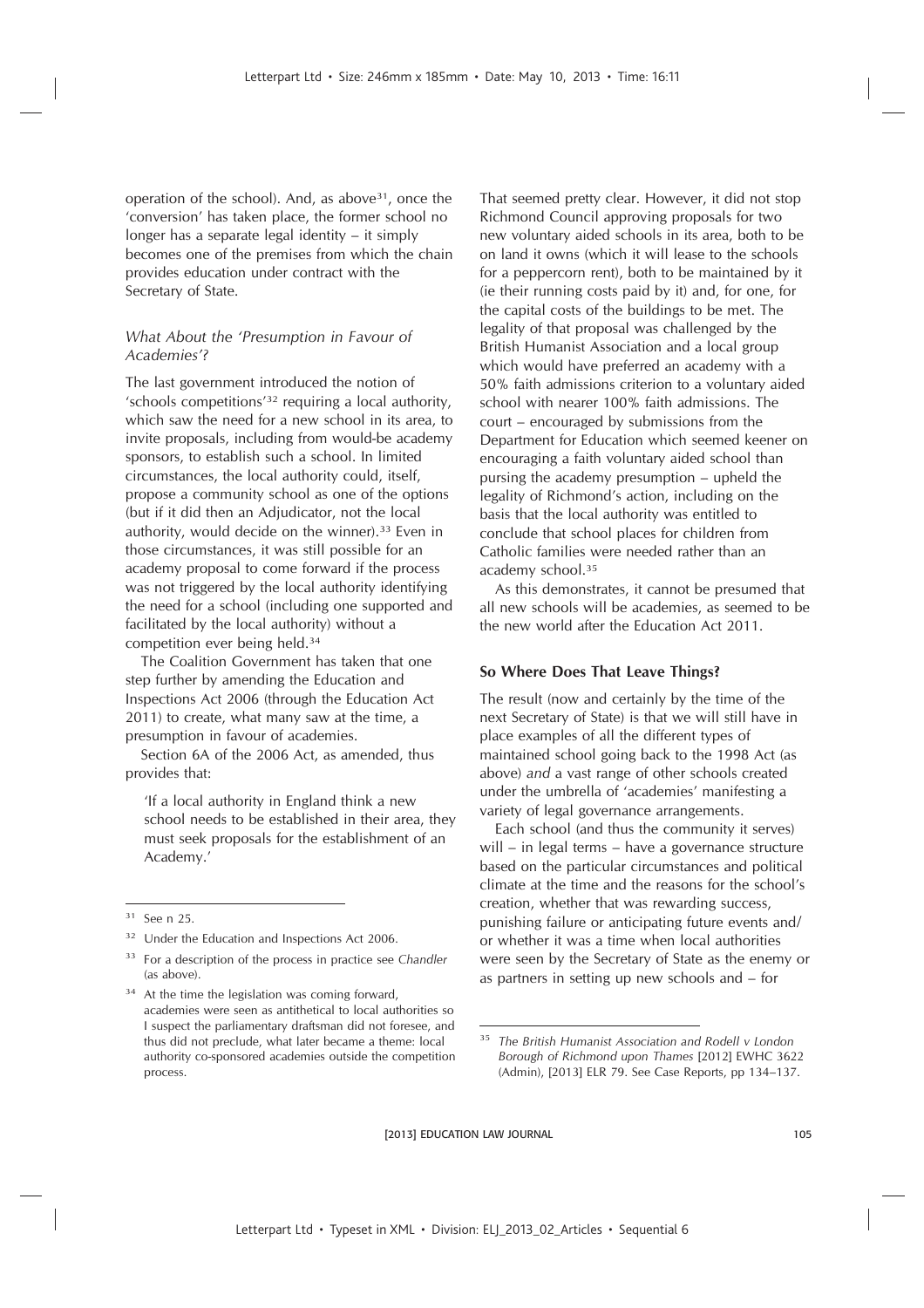those academies provided by 'chains' – how the particular chain chooses (over time) to organise the schools it provides.

As time goes on these arrangements will be overlaid by further local changes, including some which may have come about without any public involvement at all<sup>36</sup> and often against the wishes of the school and its community. As an example, in October 2010, the Emmanuel Schools Foundation (set up by Reg Vardy along 'creationist' lines), which by then provided four academies, was 'taken over' by ULT, apparently 'at the behest alone' of the original sponsors and resented by the affected school communities.<sup>37</sup>

It is estimated that a quarter of 'converter' academies (ie those which were allowed/ encouraged to convert on their own because they were judged to be doing well) have now become 'associate members' of academy chains, albeit without that necessarily changing their formal governance/legal arrangements,<sup>38</sup> further adding to the complexity.

#### *Statutory Intervention*

Parliament has also intervened, but not in a coherent or systematic way.

#### DISCRIMINATION LAW

Thus, for example, the prohibitions on discrimination in the Sex Discrimination Act 1975, the Race Relations Act 1976, and the Disability Discrimination Act 1995 applied to all schools, including independent schools and, incidentally, therefore to academies. So too their successor provisions in the Equality Act 2010.

#### FREEDOM OF INFORMATION

Although the Labour Government was reluctant to impose the requirements of the Freedom of Information Act 2000 (FOIA) on academies, the

Coalition did so, through the Academies Act 2010,<sup>39</sup> effective on all existing and future academies. Although that did not override existing funding agreements (because they were simply silent on the issue of FOIA and the Act said nothing about academies), it did mean the funding agreements were now supplemented by statutory rules, regardless of what was negotiated by the sponsor during its formation and subsequently.

#### PERMANENT EXCLUSIONS

Statutory overriding of funding agreements came soon after, however, with the Education Act 2011. In particular, in accordance with a general election commitment to make it easier for head teachers permanently to exclude pupils, the Coalition Government moved to replace the long-standing regime of independent *appeals* against permanent exclusion with a regime of independent *reviews.*<sup>40</sup>

The legal problem which arose was that the permanent exclusion/appeal regime in Education Act 2002 only applied directly to permanent exclusions from maintained schools. The funding agreements for some academies contractually bound them to follow the maintained school statutory regime (thus if that latter changed, they would follow automatically). But some agreements had 'hard wired' a regime of appeals, and some had even gone as far as directly to incorporate (albeit selectively) provisions from the regulations and guidance which would have applied to maintained schools at the time. That, in turn, meant that changing the statutory provisions for maintained schools (to weaken the position of the excluded pupil) would indirectly bite on some but not all academies.

This resulted in statutory intervention effectively to override the funding agreements. In particular, the newly created s 51A of the Education Act 2002 – which applies only to England, leaving the old regime under s 52 applying only now to Wales –

106 **EDUCATION LAW JOURNAL** 

<sup>&</sup>lt;sup>36</sup> At least the conversion to academy status requires a 'consultation', albeit one which stakeholders often feel is not a meaningful consultation.

<sup>37</sup> Adonis, op cit, at p 206.

<sup>38</sup> Adonis, op cit, at p 198.

<sup>39</sup> Academies Act 2010 s 14 and Schedule 1 paragraph 10.

<sup>40</sup> This article is not concerned with the detail of that change, only with how it was then extended to cover academies.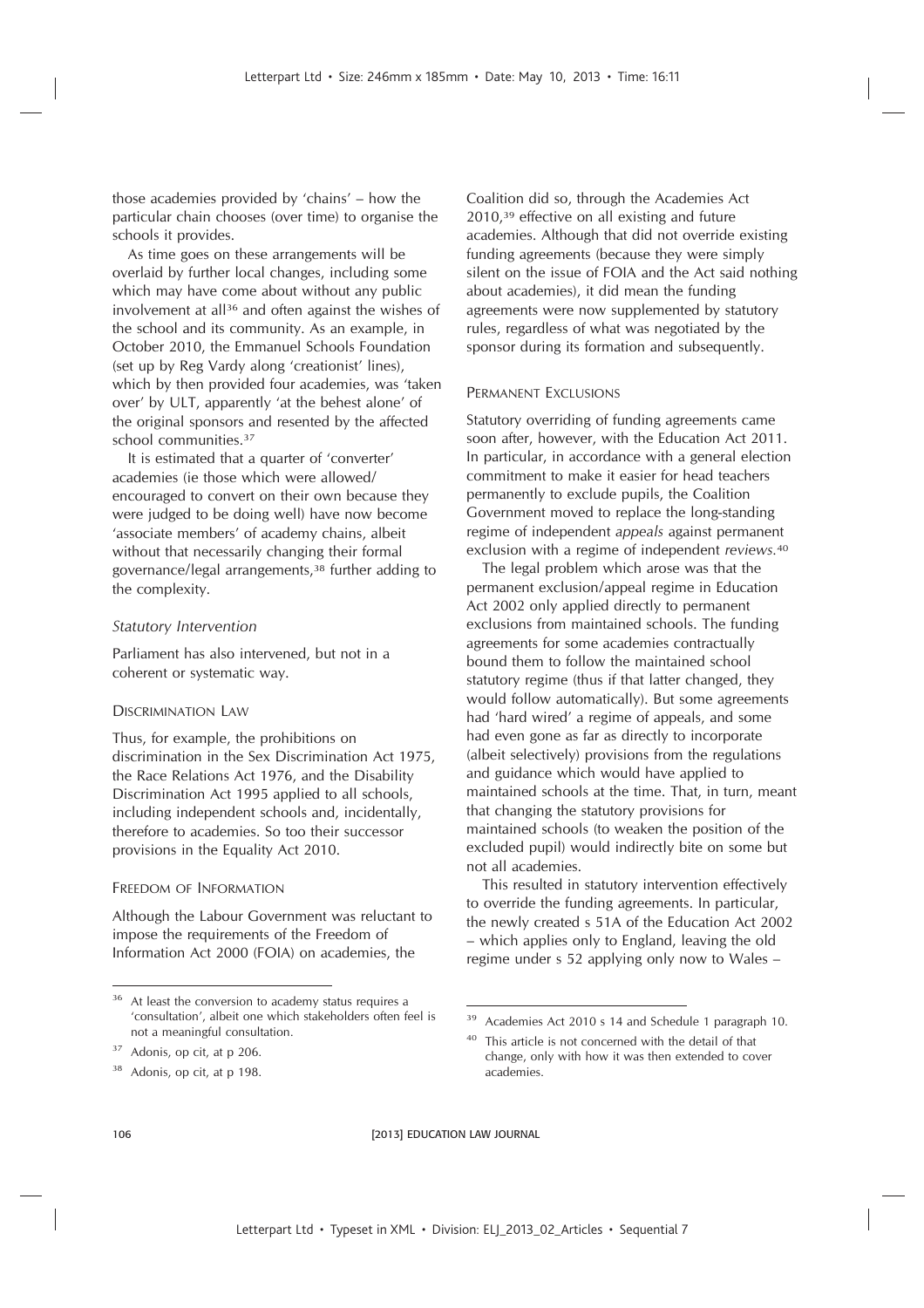was designed mostly to deal with the position in maintained schools. But s 51A(12) provided:

'Regulations may make provision for this section and regulations made under it to apply, with prescribed modifications, in relation to Academies or a description of Academy.'

Part 4 of the School Discipline (Pupil Exclusions and Reviews) (England) Regulations 2012 (SI 2012/1033) did just that. It replicated (in substance) the permanent exclusion regime as it now applies in maintained schools for academies (although not accompanied by the statutory rules on behaviour policies, which might be thought to underpin permanent exclusion).

Accordingly, *secondary legislation* has overridden funding agreements, albeit in a way which, perhaps, academies might have welcomed and which could possibly have been achieved by renegotiating all the problematic agreements.

# SPECIAL EDUCATIONAL NEEDS

That process is now to go one step further, if proposals currently in the Children and Families Bill 2013 come into effect. Among other things, the Bill repeals and replaces the whole of Part 4 of the Education Act 1996 which makes provision for special educational needs (SEN) in maintained schools.

As noted above, some pre-2010 academy funding agreements imposed similar obligations on the academies. Thus, for example, almost all required the academy to have regard to the SEN Code of Practice. However, there were variants, including the absence of any express reference to the potential for, or operation of, an appeal to the Special Educational Needs and Disability Tribunal (a problem which necessitated the Upper Tribunal's intervention).<sup>41</sup> From September 2010, academy agreements have, at least, imposed the 'SEN obligations' on academies.

Even then, parental requests for an academy place, under part 4 of an SEN statement, were not on an equal footing as those for a maintained

school.<sup>42</sup> That is now to change. The proposed provisions would treat academies equivalently to maintained schools for all purposes when it comes to SEN. These changes are being brought about by primary legislation (cf the secondary legislation used for exclusions, as above) perhaps in recognition of the fact that, in many instances, it will, in practice, make it harder for academies to resist being named in SEN statements.

Crucially, these statutory provisions will specifically override funding agreements in a way which most probably could never have been achieved by agreement. As below, that sets a notable precedent in legal and political terms.

# **Other Issues: The Operation in Practice of Funding Agreements**

As explained above, the statutory provisions which prescribe the framework for exclusions, admissions and the curriculum in maintained schools do not apply to academies. These matters were determined by the specific funding agreement for the particular academy.

That, of course, throws up interesting legal and enforcement issues, because parents/pupils are not parties to those agreements. Successive Secretaries of State have been reluctant publicly to confront the fact that funding agreements made it harder – compared to the position in an equivalent maintained school, where the rights are statutory and can be enforced by judicial review – for parents and pupils to enforce their rights.

As far as I am aware, the courts have only considered this issue in one appeal from the First-tier Tribunal (FTT) brought before the Upper Tribunal (UT) in *SC v London Borough of Hackney*. <sup>43</sup> The issue in that case was whether or not the FTT had jurisdiction to consider appeals against the local authority's refusal to name Mossbourne Academy in the SEN statements of some children whose parents requested it.<sup>44</sup> In

<sup>44</sup> For further detail see D Wolfe, 'Special Educational Needs

<sup>41</sup> *SC v LB Hackney* [2012] UKUT 214 (AAC), [2012] ELR 474.

<sup>42</sup> Paragraph 3(3) of Schedule 27 Education Act 1996 only applies to parental requests for maintained schools and thus not to parental requests for academies.

<sup>43</sup> [2012] UKUT 214 (AAC), [2012] ELR 474.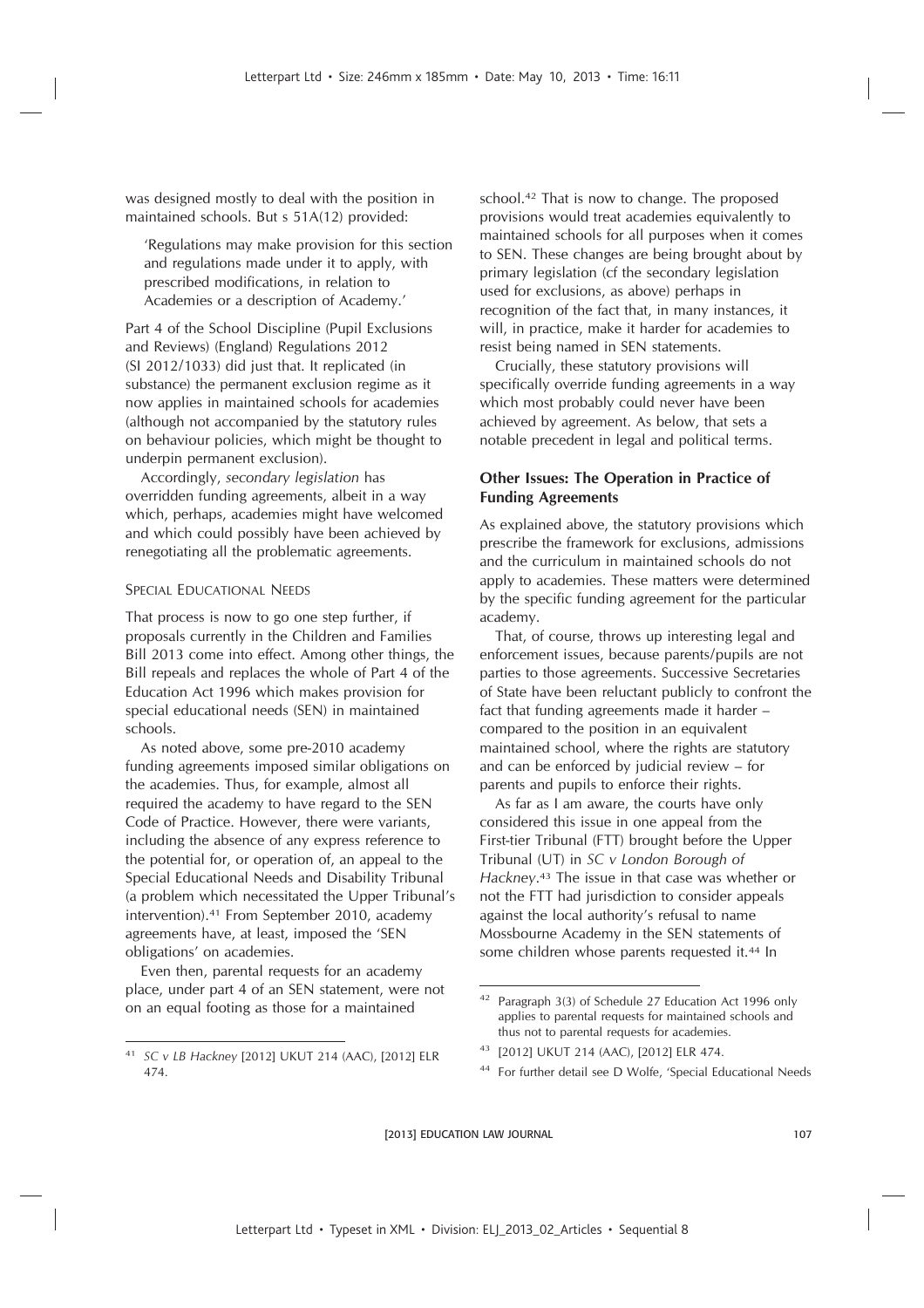considering that issue, the UT had to consider what would happen if the FTT ordered that Mossbourne should be named, and Mossbourne nonetheless refused to admit the child in question.<sup>45</sup> The UT judge found a way. As far as I know, it has not yet been tested in practice. But even if it works in practice, it is highly convoluted and certainly does not provide parents/pupils with easy access to justice.

# **Does the Diversity of Arrangements Matter?**

Academy enthusiasts might argue that 'diversity' is a good thing in itself, including when it comes to the governance and legal structures of schools. This article is not the place to debate whether that is right or wrong, or how far it can be taken. But I doubt whether anyone would argue in favour of the sheer complexity of what has emerged in practice over time, as above, including (for example) the hurdles to be jumped by a pupil with SEN wishing to force an unwilling academy to admit them.

For the time being there are three big problems (although no doubt there will be others), which will grow over time:

First: the circumstances of individual schools will change such that the specific and particular legal and governance structure (including thus whether stand-alone or sponsored, which sponsor/chain/etc) which might have been appropriate at the time of their creation, are no longer suitable.

Secondly: politicians of all parties (and thus presumably the next Secretary of State) continue to want to make changes to the school system (indeed the public demands it in many instances) which, given that it is no longer a system at all, they will struggle to do.

Thirdly: local authorities still have statutory obligations when it comes to education of the children in their area; and indeed, the public still expects action from them. But their ability to respond meaningfully gets ever less.

Let me deal with those in turn.

# *First: Things Change*

At the simplest level, academies post 2010 are divided into those which were allowed/encouraged to become stand-alone academies because they were well regarded by Ofsted; those which were encouraged/forced to become academies because they were badly regarded; those in the middle which have been left alone; and those new schools which have been created in response to external initiatives. As time goes on, whatever it was that triggered the change is likely to have changed. Even at a basic level, the 'super head' which secured the Ofsted 'outstanding' or the weak head whose inaction was punished with a 'notice to improve' may have retired or moved on (indeed, in the latter case, is likely to have been forced out).So the previously outstanding school may now be struggling, or vice versa. Likewise the school which saw academy conversion as the way out of local authority meddling, may now be run by (and beleaguered by) a far more interventionist chain HQ. The current structures cannot respond to these changes. Refreshingly, Andrew Adonis (a passionate supporter of academies) has recognised the problem (at least in part) and suggested a legal solution:<sup>46</sup>

'There is, however, one important missing link in the developing academy system: namely, what should happen when Ofsted identifies an academy as failing? At present, no-one has the job of "managing" failing academies, and it is undesirable that this role should be taken on by the Department for Education, either in its bureaucratic or political guise.

Where a "sponsored" academy is found to be failing, Ofsted should conduct an audit of the academy's governance to answer one critical question: are the sponsors and their governors up to the job of improving the academy radically? Where they are they should be given appropriate time to set improvement in train before re-inspection. Where they are not, Ofsted should replace the sponsor (using the Secretary

Law – Where Are We Now Given the Children and Families Bill and the Latest Case-Law?' [2013] Ed Law 18.

<sup>45</sup> Which, in a maintained school, would be a simple judicial review to enforce the obligations under Education Act 1996 s 324(5). <sup>46</sup> Adonis op cit, at p 202.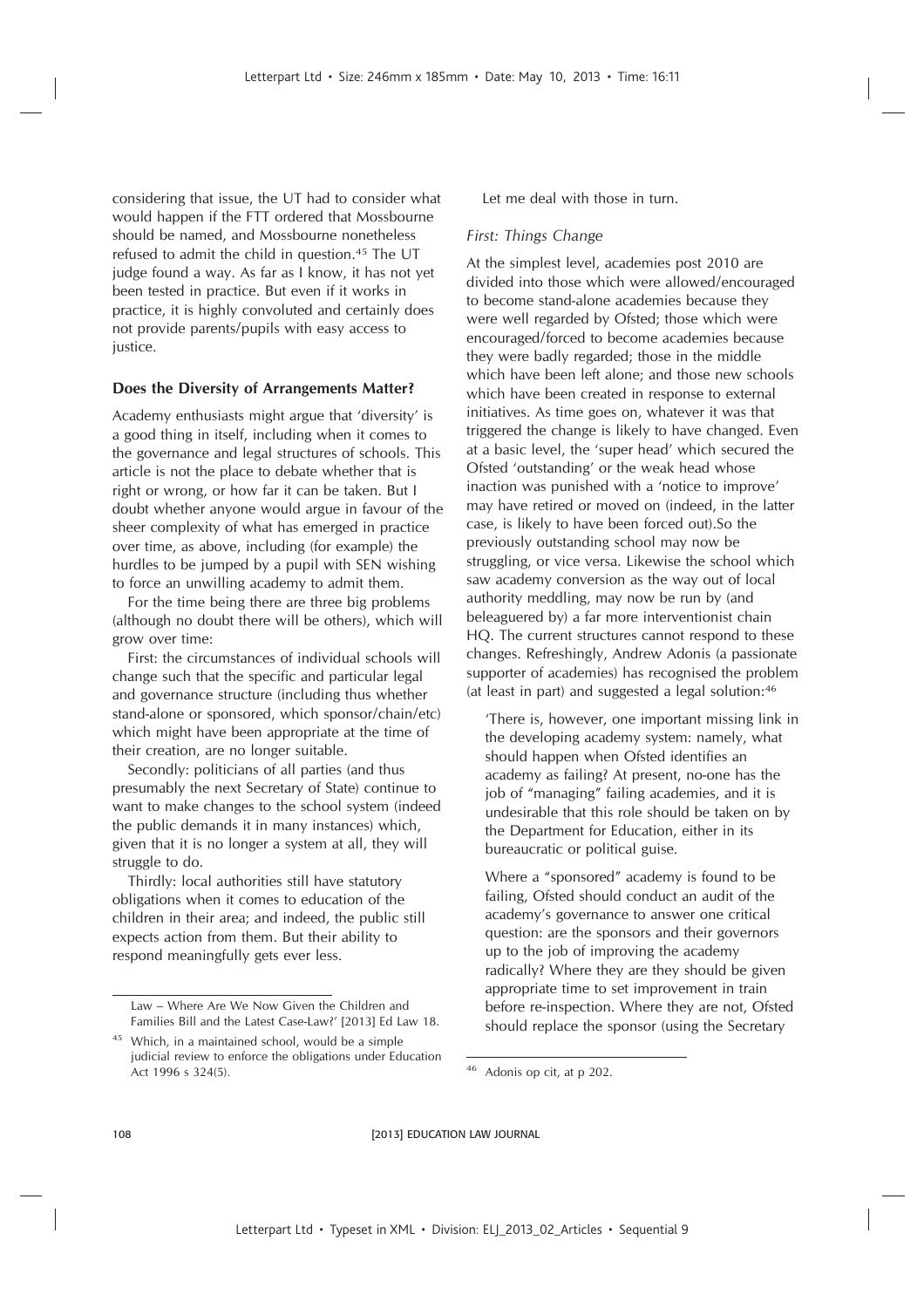of State's existing powers in this regard), conducting an open competition for a successor sponsor and brokering the transfer of sponsorship.'

He does not explain what he means by the Secretary of State's 'existing powers', or how Ofsted would come to be exercising such powers, or what legal basis there would be for 'brokering a transfer of sponsorship'. He seems to have in mind some mechanism for a party to a contract to be able to substitute the other party for one they prefer, but that is not presently the law. Maybe he has in mind that the Secretary of State would terminate an existing agreement (pursuant to powers, which vary one agreement to the next) and then enter into a fresh agreement with a new academy trust. But that is not what he describes; and it would be a pretty 'nuclear' option. What is thus clearly missing currently are any legal mechanisms (other than inspect and terminate) for dealing with (for example) a poorly performing academy which previously did well. Certainly there is nothing which would allow for a more subtle and supportive regime of external intervention to encourage school improvement. Andrew Adonis also contemplates another problem, the predicament of a school which no longer likes its sponsor (perhaps because the top slice is too big, or the oversight too prescriptive):<sup>47</sup>

'Successful academies – that is those rated as outstanding by Ofsted – should have a straightforward right to leave the chain, and either become a free standing academy subject to its own governance or to join another. It would be quite wrong for academy chains to become resented local authorities in a new guise.'

Again, it is not clear what he has in mind since – as above – the 'academy' in question has no legal existence free standing from the chain of which it is part (unlike a maintained school which has a freestanding legal existence, through its governing body, and can therefore be severed from the local authority which maintains it).

The academy is, in law, simply the legal label given to the school which the sponsoring chain has established at a particular location and has maintained in exchange for payment pursuant to its agreement with the Secretary of State. Imagine A<sup>48</sup> contracts with B<sup>49</sup> to provide a service to C.<sup>50</sup> C and B's staff cannot somehow insist that B is displaced such that the contract is now with D.<sup>51</sup> And yet that seems to be the proposal. It would clearly require statutory intervention. Even then, it suffers from offering only a 'nuclear' option.

Finally, as Andrew Adonis again puts it:<sup>52</sup> 'What happens if a sponsor dies, disappears or fails? The government has reserve powers of intervention, including an ultimate power to close an academy and withdraw funding.' More subtle forms of intervention will be needed.

# *Secondly: People (Including Politicians) Want to Change Things*

One of the big ideas promoted with the growth of academies was their 'freedoms': including, as it was put, freedom from local authority control and freedom from legal constraints. The first has a mixed experience, as above, with many academies still having local authority involvement in their governance and others finding the local authority now replaced with the management at HQ of the chain. As for the second, headlines included the freedom to change the school day,<sup>53</sup> the freedom to break with the School Teacher's Pay and Conditions agreements and freedom from the National Curriculum. The Pearson Academies Commission Report<sup>54</sup> makes interesting reading on this subject, including research indicating that only 10% of academies had extended the school day,

- <sup>50</sup> The pupils to whom the academy chain has agreed to provide education.
- <sup>51</sup> Another academy chain.
- <sup>52</sup> Adonis op cit, at p 139.
- <sup>53</sup> Although actually, a maintained school could do the same.
- <sup>54</sup> January 2013.

<sup>47</sup> Adonis op cit, at p 202.

<sup>48</sup> Here the Secretary of State.

<sup>49</sup> An academy chain.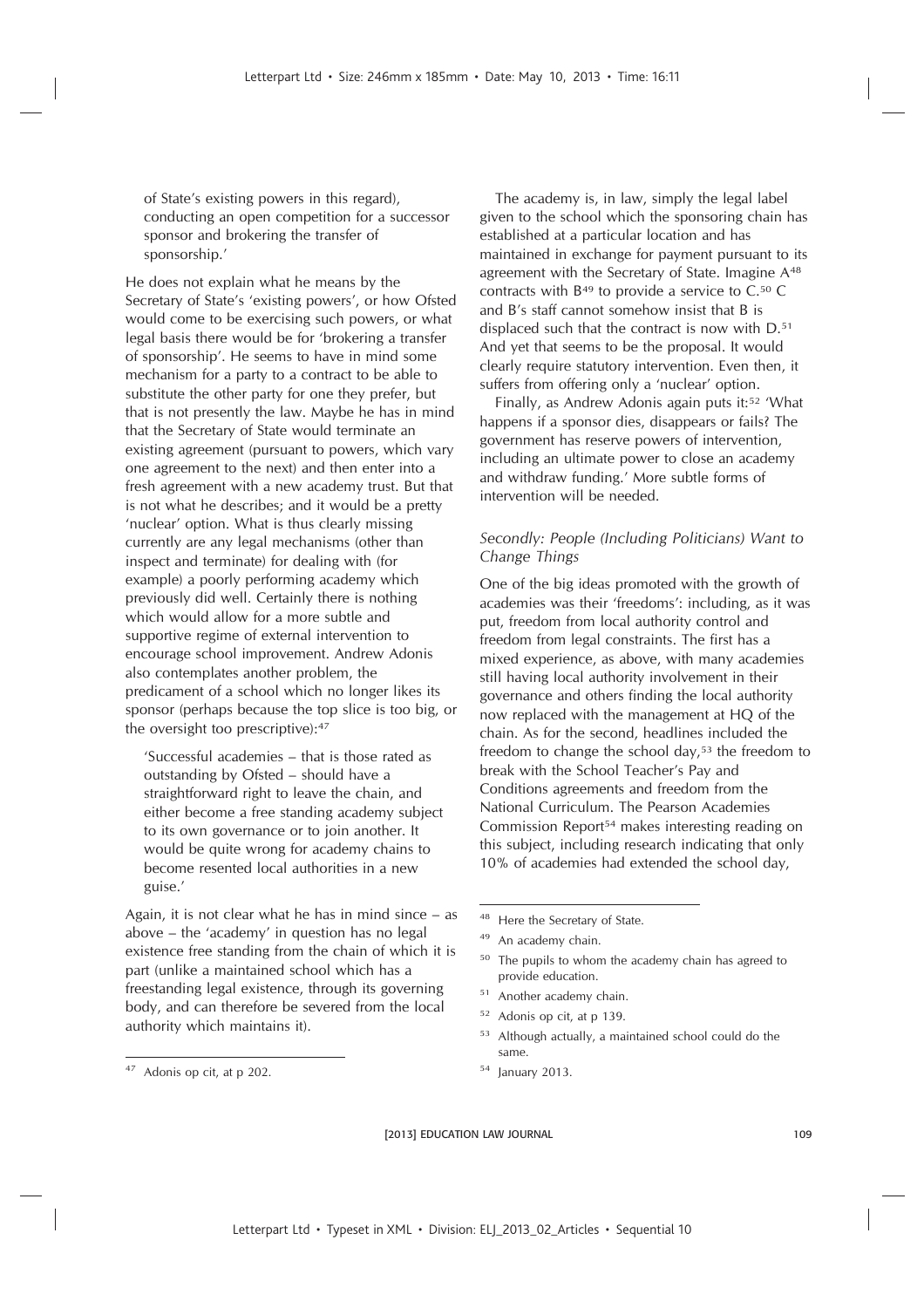only 12% had changed terms and conditions and just under a third were using curriculum freedoms. That is notable because senior politicians from all the major parties continue to argue for national interventions of a kind which, without primary legislation, will not apply to academies.

On 5 February 2013, in a speech to the Social Market Foundation, Secretary of State Gove trailed proposed changes to the National Curriculum (the consultation for which opened on 7 February 2013 and closed on 16 April 2013) explaining that 'this new curriculum will provide parents everywhere with a clear guide to what their children should know in every subject as they make their way through school.' Immediately, of course, adding the (necessary) qualification that 'Of course, academies will have the freedom to vary any part of the national curriculum they consider appropriate.'<sup>55</sup>

In his speech to the Labour Party conference on 4 October 2012, Labour's Shadow Secretary of State, Stephen Twigg made a parallel suggestion:

'Every young person must study English and Maths until 18. Incredibly, we are one of the only developed countries in the world that doesn't require this.'

#### And that

'… all schools should ensure pupils get a minimum of two hours of PE a week, and that every pupil in every school gets a healthy meal.'<sup>56</sup>

Most recently, Liberal Democrats at their conference on 9 March 2013 resolved that every child should be taught by a qualified teacher, or someone working towards a teaching qualification with a spokesperson explaining that 'Parents quite rightly want to see high standards and professional staff in all schools, including academies and free schools.'

But the point is not just about the curriculum (or even just school meals!). As examples, Andrew Adonis identifies a number of key changes which he argues should be made across the board to improve schools. They include raising the starting salary for target groups of teachers in maths, physics, chemistry, IT and computing as well as for head teachers<sup>57</sup> separating the appointment of the governing body members from the appointment of the chair with the latter appointed through open competition.<sup>58</sup> An incoming Secretary of State could do all that in maintained schools (through the School Teachers Pay and Conditions (STPC) document and changing regulations) but not in academies.

In community schools and voluntary controlled schools, the local authority is the 'admissions authority' and it sets up independent appeal panels. In academies and voluntary aided schools (almost all of which have a designated religious character), that is the job of the school. On 5 March 2013, the Administrative Justice and Tribunals Council wrote to the Secretary of State complaining of the lack of independence in the panels which hear appeals against academy admission decisions arguing that 'the most obvious solution would be for local authority appeal panels, which currently hear appeals for the schools they still run, to handle those for all state schools in their area, including academies and faith schools.'

If the next Secretary of State wants to do anything about such problems, he or she will need to promote primary legislation and it will need to apply to academies and their variants.

# *Thirdly: Local Authorities – Life In Them Yet?*

Local authorities still have many statutory responsibilities, not just to deal with issues such as children permanently excluded from schools or

<sup>&</sup>lt;sup>55</sup> Of course it is not strictly a 'freedom to vary any part of the national curriculum' since the National Curriculum does not apply to them in the first place.

<sup>56</sup> The 'healthy meals' point has, of course, had a high profile history since celebrity chef Jamie Oliver launched his campaign, the spotlight of which very publicly turned to academies, not currently bound by the statutory rules on school meal dietary standards. In response, a Government spokesman apparently said: 'We trust schools to act in the best interests of their pupils. There's been a lasting culture change in attitudes since Jamie's School Dinners.'

<sup>57</sup> Adonis op cit, at p 224.

<sup>58</sup> Adonis op cit, at p 142.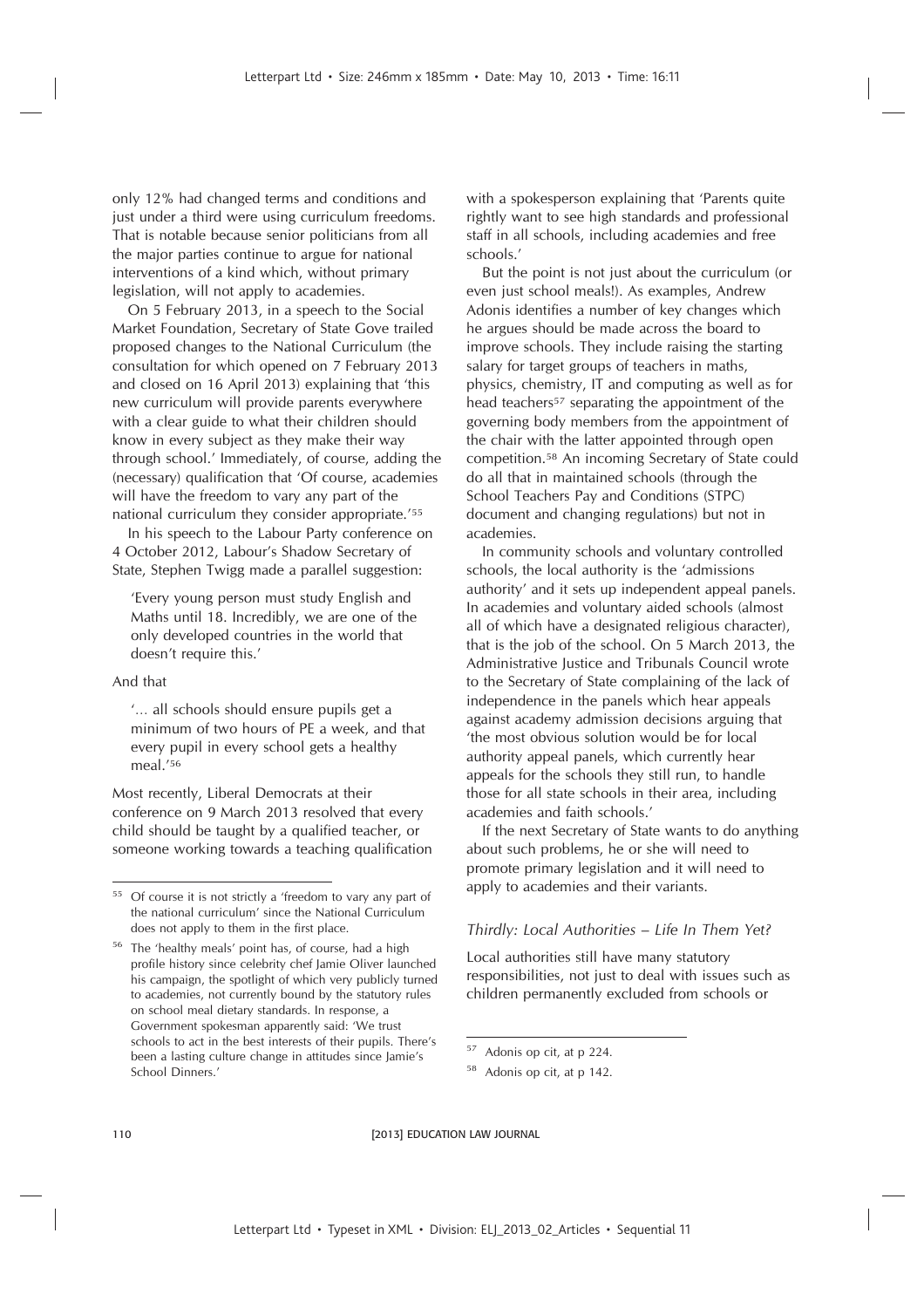those with SEN (something which the proposals in the Children and Families Bill 2013 would *enhance*).

It is worth recalling ss 13 and 14 Education Act 1996:

# '13 General responsibility for education

(1) A local authority shall (so far as their powers enable them to do so) contribute towards the spiritual, moral, mental and physical development of the community by securing that efficient primary education and secondary education and, in the case of a local authority in England, further education, are available to meet the needs of the population of their area. …

14 Functions in respect of provision of primary and secondary schools

- (1) A local authority shall secure that sufficient schools for providing-
	- (a) primary education, and
	- (b) education that is secondary education by virtue of s 2(2)(a) are available for their area.
- (2) The schools available for an area shall not be regarded as sufficient for the purposes of subsection (1) unless they are sufficient in number, character and equipment to provide for all pupils the opportunity of appropriate education.
- (3) In subsection (2) 'appropriate education' means education which offers such variety of instruction and training as may be desirable in view of-
	- (a) the pupils' different ages, abilities and aptitudes, and
	- (b) the different periods for which they may be expected to remain at school,

including practical instruction and training appropriate to their different needs.

(3A) A local authority in England shall exercise their functions under this s with a view to-

- (a) securing diversity in the provision of schools, and
- (b) increasing opportunities for parental choice. …'

It is probably a good thing that the courts have identified these duties as 'target duties' (which are therefore almost impossible to enforce by legal action)<sup>59</sup> since local authorities now have little or no ability to do anything about them.

That might not matter if local authorities were not still publicly held to account for things over which they have increasingly little control. Visiting Ipswich on 25 January 2013, Sir Michael Wilshaw, head of Ofsted, apparently said that Suffolk's 'state schools' should be doing better and the local education authority<sup>60</sup> needed to 'shake things up'.

It is notable that he focussed on 'state schools' rather than 'maintained schools' – Suffolk's secondary schools are mostly now academies – but also that he considered the *local authority* as somehow responsible for what happens in *all* the state schools in its area, even though it has no direct legal or governance relationship with many of them.

Like any of us, the local authority could ask the Secretary of State to use *his* powers to get them to do better (presumably by threatening to take one of the nuclear options above – a very crude response) but why make the *local authority* the scapegoat? Why not then simply say that the *Secretary of State* should 'shake things up' – as it is to him that those academies are legally answerable? Or, if the issue is the need for new schools and business sponsors, why not say that local business should be coming forward (as happened say, in Manchester) to sponsor academies?

The simple truth is that politicians, regulators and the public still see *local authorities* (ie 'the council')

<sup>59</sup> *The British Humanist Association and Rodell v London Borough of Richmond upon Thames* [2012] EWHC 3622 (Admin), [2013] ELR 79 at para [20]; *R v Inner London Education Authority, ex parte Ali* (1992) 2 Admin LR 822,at pp 827–828.

<sup>60</sup> I assume that he did not refer to local *education* authority, since that term dropped away in 2010, but that is how the BBC reported his comments.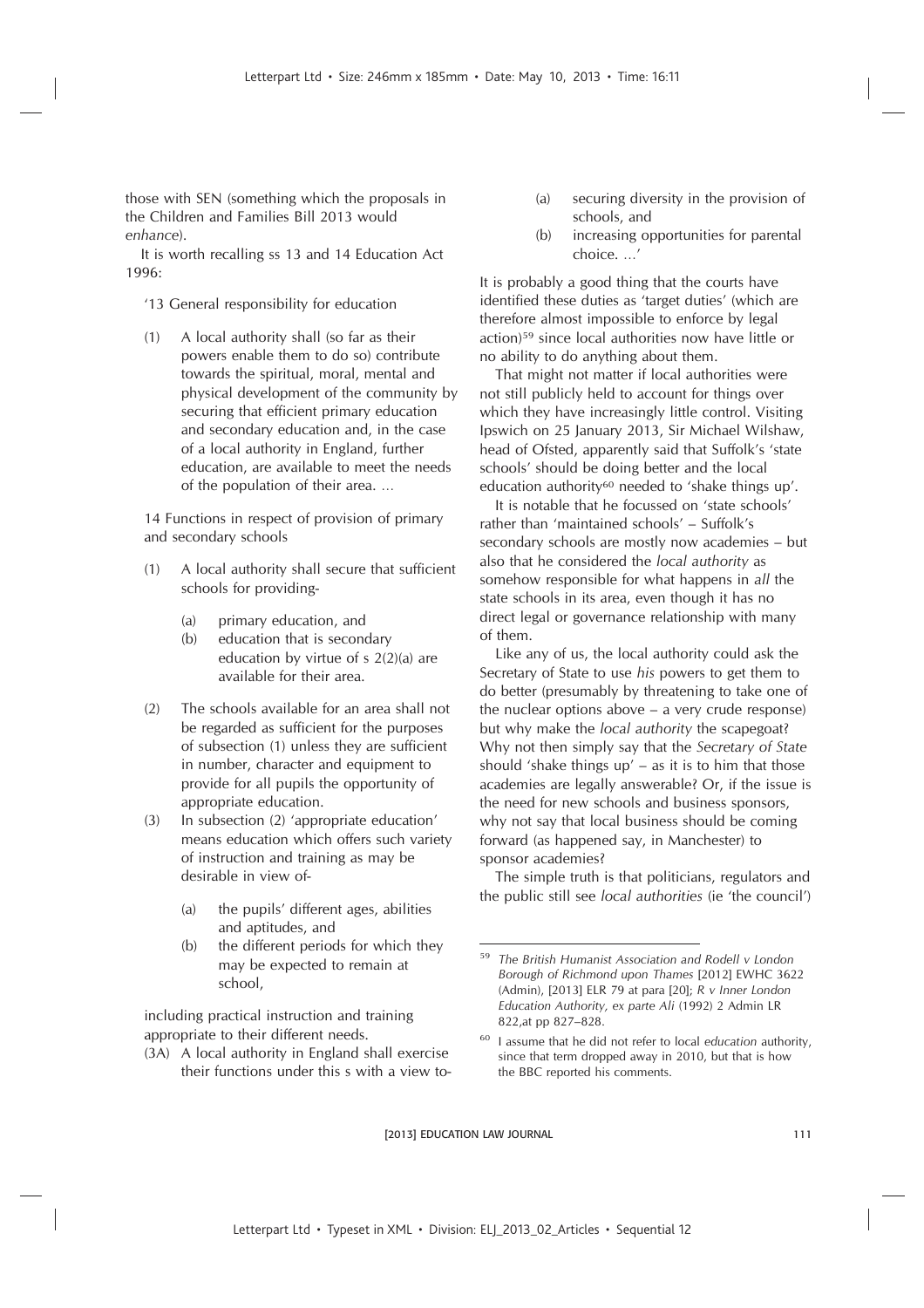as responsible for education in an area, and as being the key driver for necessary improvement. Andrew Adonis makes a similar point:<sup>61</sup>

'Local authorities are alive and well in respect of many of the functions which would be performed by any new "middle tier". They remain responsible for ensuring that there are sufficient school places in each locality, for special educational needs, for excluded children and other children out of school, and for school transport among other system wide services. Local authorities are also, vitally, a commissioner of new schools, including free schools, alongside the Education Department. This commissioning role flows not only from their education powers: as public landowners they are crucial in facilitating the establishment of new schools, whose biggest set-up challenge is often finding suitable land and premises.'

What he does not there recognise is that the accidents of history which have given us the current legal and governance structures for schools no longer deliver what the next Secretary of State (of whatever party) is likely to want from them.<sup>62</sup>

# **So What Next?**

So what could the next Secretary of State do about all that, in legal terms?

#### *Option 1: More of the Same?*

The current approach is one of incremental change (with no obvious theme or explanation) with the Secretary of State imposing some changes only on maintained schools (eg curriculum changes) while imposing others on all state schools including academies (eg SEN reform). That piecemeal approach could, of course, continue.

# *Option 2: Back to Maintained School Status*

Another 'big' option would be for legislation to convert all academies into a form of maintained school. That way, all of the obligations which currently do, and in the future will, apply to maintained schools (both constraining them but in some instances giving them powers which academies lack) would also apply automatically to such schools. It would be akin to what happened in 1998 when the grant maintained schools were brought back under local authority oversight.

A new, bespoke, form of maintained school could be created, or an existing form adopted and if necessary tweaked, such as the 'voluntary aided' model. Recall that voluntary aided schools need not be designated as having a religious character (albeit that most in currently practice are).

The 'VA' model has the advantage that VA schools own or lease their own premises (like academies) so any wholesale conversion need not concern itself with large (and potentially expensive) property transfers and related issues. But the VA route would, of course, still leave the 'admissions appeals' problem identified above, since VA schools are their own admissions authorities.

# *Option 3: A Bespoke Approach*

The third alternative would be to adopt the approach taken by Secretary of State Gove to exclusions or to SEN, as above, namely to override funding agreements by regulations or by primary legislation (or perhaps both) but on a wider range of issues and in order to bring proper coherence and restore a schools 'system'.

The first academies had (and still have) funding agreements which have the least legal similarity to the position in maintained schools. No coherent argument has ever been advanced to justify that position: why should children in academies have different rights in relation to healthy meals; and so on?

By and large, each new model funding agreement (and thus each new wave of academies) has adopted provisions similar to those that apply in maintained schools (with the exception of provisions relating to curriculum, which are closest

<sup>61</sup> Adonis op cit, at p 201.

<sup>62</sup> For a further discussion on the changing role and position of local authorities when it comes to schools, see N Harris, 'Local Authorities and the Accountability Gap in a Fragmenting Schools System' (2012) 75(4) *Modern Law Review* 511.